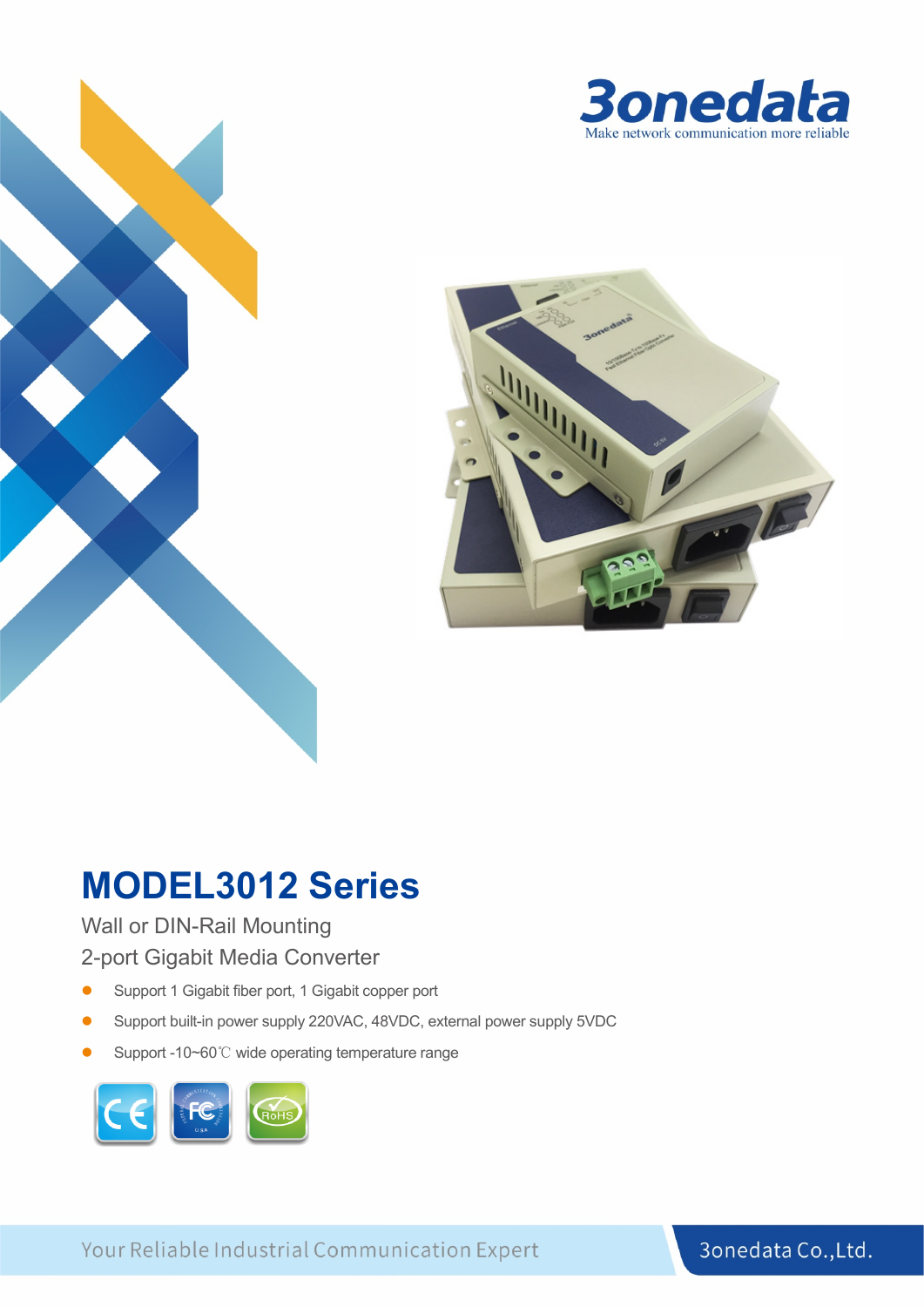### **Introduction**

MODEL3012 series are 2-port Gigabit media converter. It can convert Ethernet electrical signal into Ethernet optical signal to extend the transmission distance. It also has good isolation protection and data confidentiality. This series include three types of products with different mains input methods and provide Gigabit copper port, Gigabit fiber port. It adopts DIN-Rail or wall mounting to meet the requirements of different application scenes.

This series of products conform to CE, FCC certification standards. Hardware adopts fanless, low power consumption, wide temperature and voltage design, which can suit for the scene environment with harsh requirements. It can be widely used in various fields.

## **Dimension**

Unit:mm

External power supply 5VDC



Built-in power supply 220VAC







Built-in power supply 48VDC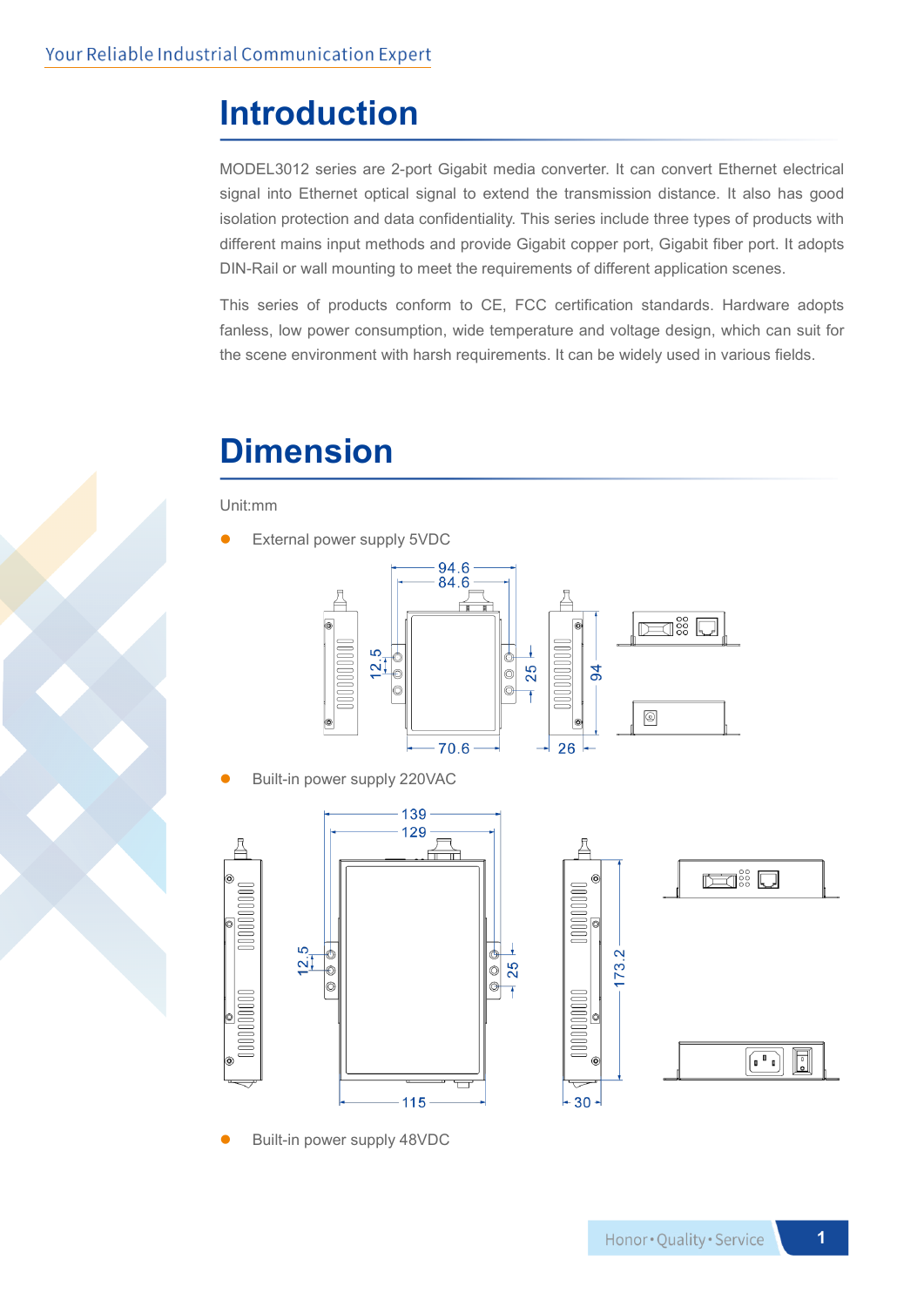### Your Reliable Industrial Communication Expert



# **Specification**

| <b>Standard &amp; Protocol</b> | IFFF 802.3 for 10Base-T<br>IFFF 802.3u for 100Base-TX<br>IEEE 802.3ab for 1000Base-T<br>IEEE 802.3z for 1000Base-X                                                                                                                                                                                                                                                                                                 |  |  |
|--------------------------------|--------------------------------------------------------------------------------------------------------------------------------------------------------------------------------------------------------------------------------------------------------------------------------------------------------------------------------------------------------------------------------------------------------------------|--|--|
| <b>Copper Port</b>             | 10/100/1000Base-T(X), RJ45, automatic flow control, full/half duplex<br>mode, MDI/MDI-X autotunning                                                                                                                                                                                                                                                                                                                |  |  |
| <b>Fiber Port</b>              | Standard: 1000Base-FX<br>Connection mode: SC/ST/FC optional<br>Transmission distance:<br>Multimode: 500m/2km<br>$\bullet$<br>Single mode: 10/20/40/60/80km<br>$\bullet$<br>Fiber cable:<br>Multimode: 50/125µm or 62.5/125µm<br>$\bullet$<br>Single mode: 8.3/125µm, 8.7/125µm, 9/125µm or 10/125µm<br>$\bullet$<br>Transmission wavelength:<br>Multimode: 850nm/1310nm<br>$\bullet$<br>Single mode: 1310nm/1550nm |  |  |
| <b>LED Indicator</b>           | Port indicator, power supply indicator                                                                                                                                                                                                                                                                                                                                                                             |  |  |
| <b>Power Requirement</b>       | Support three kinds of mains input methods<br>External 5VDC, DC round head<br>$\bullet$<br>Built-in 220VAC, AC socket with switch<br>$\bullet$                                                                                                                                                                                                                                                                     |  |  |

**2**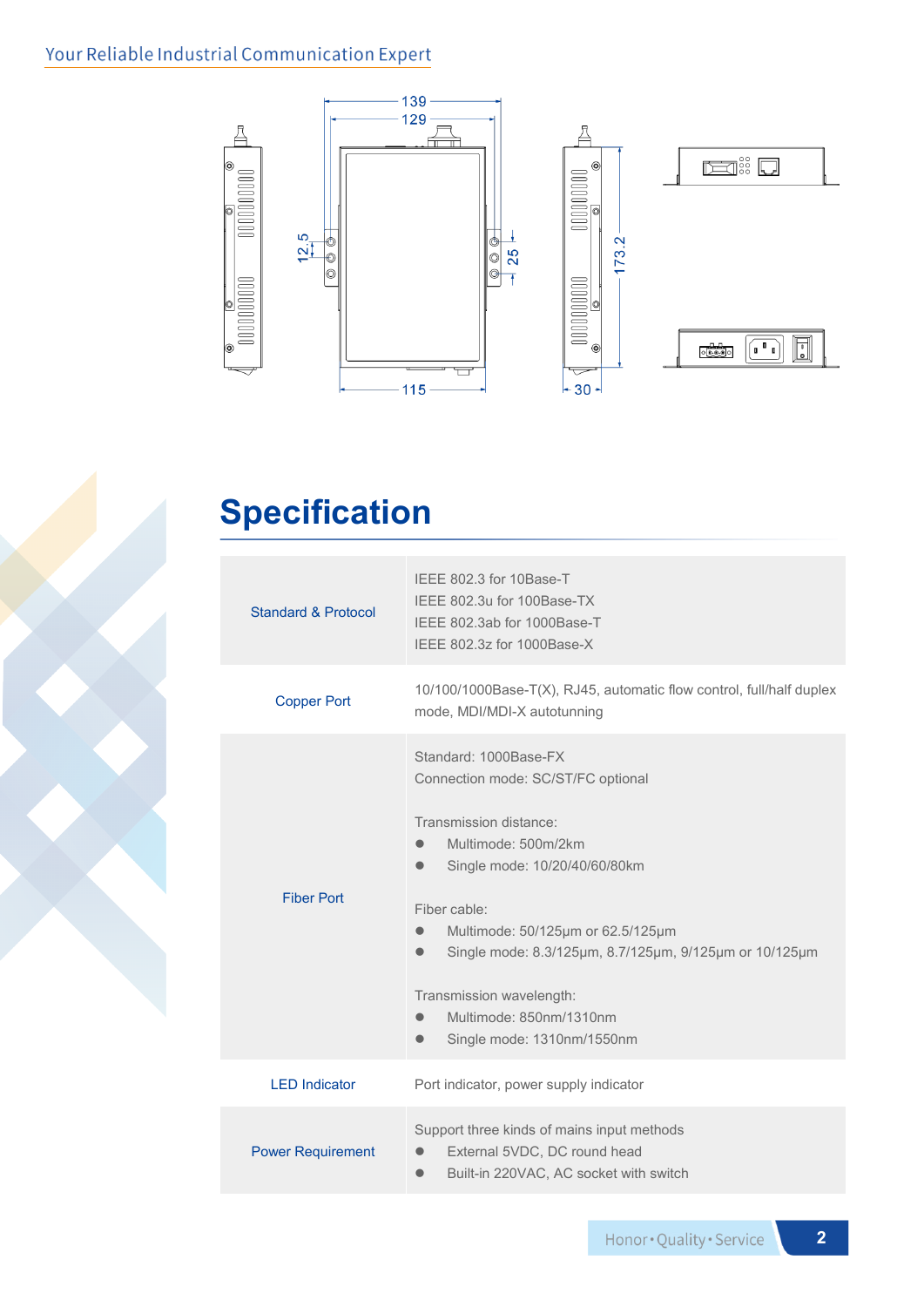### Your Reliable Industrial Communication Expert

|                                | Built-in 48VDC, 3-pin 5.08mm pitch terminal blocks                                                                                                                               |  |  |
|--------------------------------|----------------------------------------------------------------------------------------------------------------------------------------------------------------------------------|--|--|
| <b>Power Consumption</b>       | 4W                                                                                                                                                                               |  |  |
| <b>Fnvironmental Limit</b>     | Operating temperature: -10~60°C<br>Storage temperature: -20~70°C<br>Relative humidity: $5\% \sim 95\%$ (no condensation)                                                         |  |  |
| <b>Physical Characteristic</b> | Housing: metal<br>Installation: wall or DIN-Rail mounting<br>Dimension (W x H x D): 70.6mm×26mm×94mm (external power<br>supply)<br>115mm×30mm×173.2mm (built-in power<br>supply) |  |  |
| Certification                  | CE, FCC, RoHS                                                                                                                                                                    |  |  |
| Warranty                       | 3 years                                                                                                                                                                          |  |  |